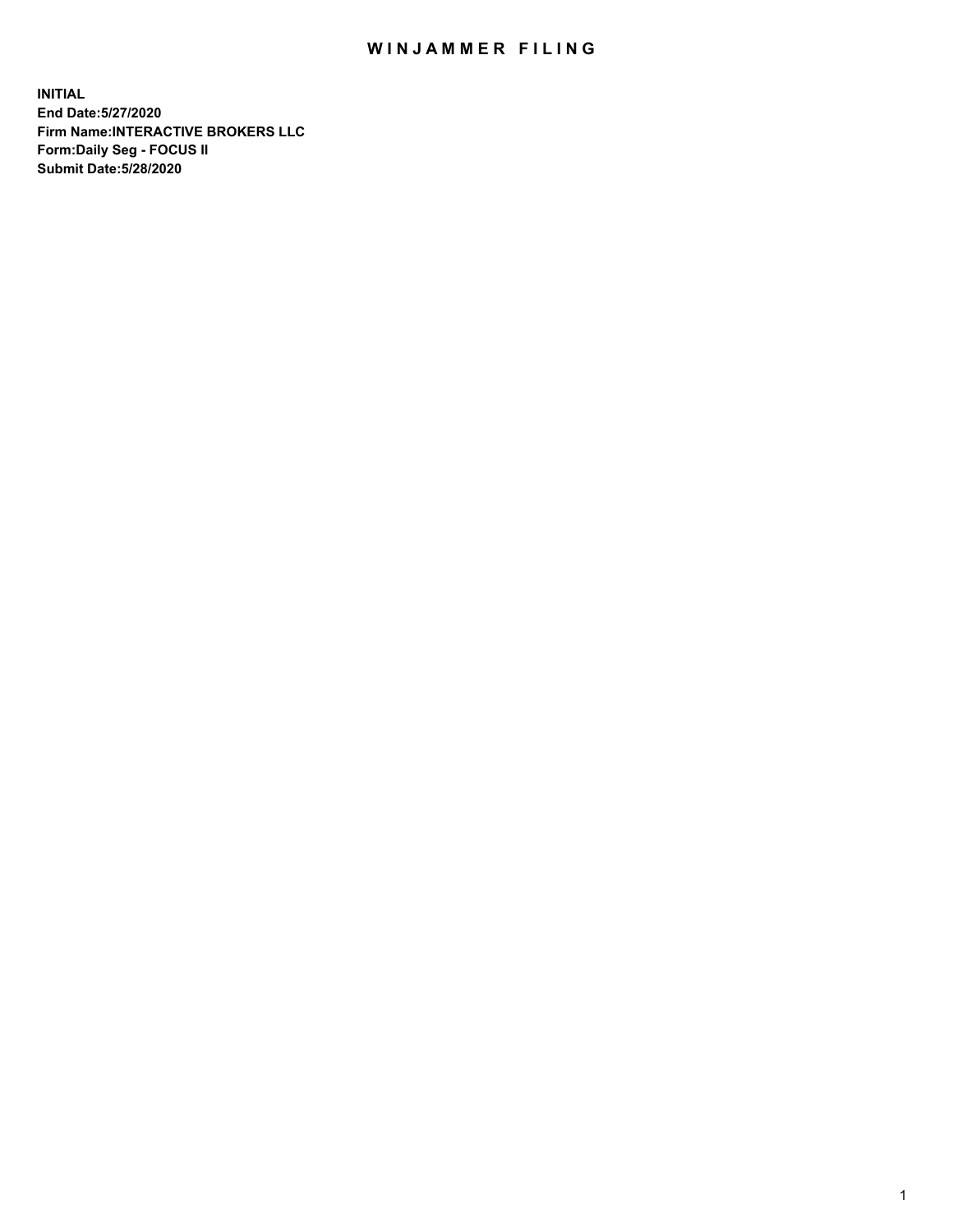**INITIAL End Date:5/27/2020 Firm Name:INTERACTIVE BROKERS LLC Form:Daily Seg - FOCUS II Submit Date:5/28/2020 Daily Segregation - Cover Page**

| Name of Company                                                                                                                                                                                                                                                                                                               | <b>INTERACTIVE BROKERS LLC</b>                                                                  |
|-------------------------------------------------------------------------------------------------------------------------------------------------------------------------------------------------------------------------------------------------------------------------------------------------------------------------------|-------------------------------------------------------------------------------------------------|
| <b>Contact Name</b>                                                                                                                                                                                                                                                                                                           | James Menicucci                                                                                 |
| <b>Contact Phone Number</b>                                                                                                                                                                                                                                                                                                   | 203-618-8085                                                                                    |
| <b>Contact Email Address</b>                                                                                                                                                                                                                                                                                                  | jmenicucci@interactivebrokers.c<br><u>om</u>                                                    |
| FCM's Customer Segregated Funds Residual Interest Target (choose one):<br>a. Minimum dollar amount: ; or<br>b. Minimum percentage of customer segregated funds required:% ; or<br>c. Dollar amount range between: and; or<br>d. Percentage range of customer segregated funds required between:% and%.                        | $\overline{\mathbf{0}}$<br>$\overline{\mathbf{0}}$<br>155,000,000 245,000,000<br>0 <sub>0</sub> |
| FCM's Customer Secured Amount Funds Residual Interest Target (choose one):<br>a. Minimum dollar amount: ; or<br>b. Minimum percentage of customer secured funds required:%; or<br>c. Dollar amount range between: and; or<br>d. Percentage range of customer secured funds required between:% and%.                           | $\overline{\mathbf{0}}$<br>$\overline{\mathbf{0}}$<br>80,000,000 120,000,000<br>0 <sub>0</sub>  |
| FCM's Cleared Swaps Customer Collateral Residual Interest Target (choose one):<br>a. Minimum dollar amount: ; or<br>b. Minimum percentage of cleared swaps customer collateral required:%; or<br>c. Dollar amount range between: and; or<br>d. Percentage range of cleared swaps customer collateral required between:% and%. | $\overline{\mathbf{0}}$<br>$\overline{\mathbf{0}}$<br>0 <sub>0</sub><br>0 <sub>0</sub>          |

Attach supporting documents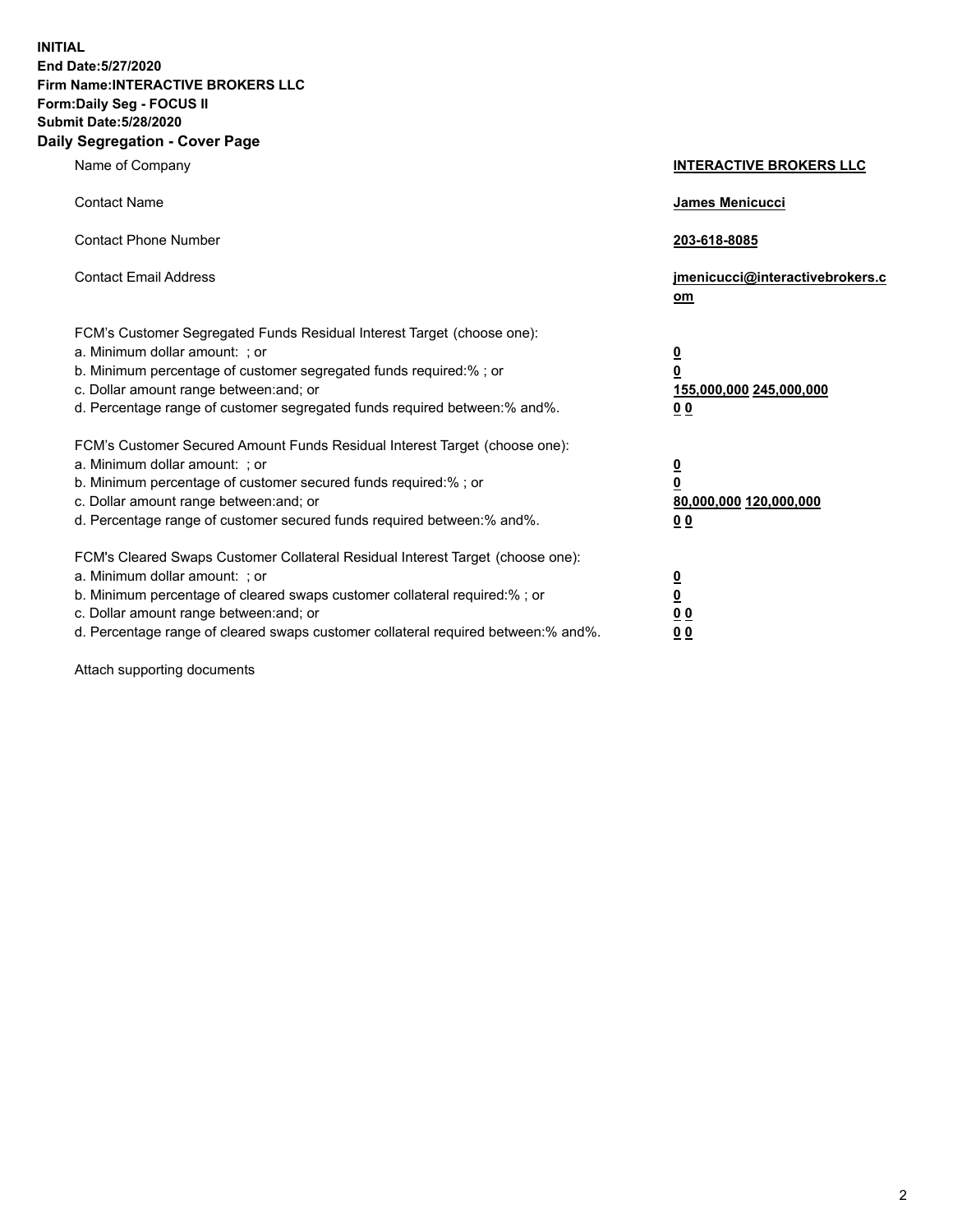**INITIAL End Date:5/27/2020 Firm Name:INTERACTIVE BROKERS LLC Form:Daily Seg - FOCUS II Submit Date:5/28/2020 Daily Segregation - Secured Amounts**

|          | Foreign Futures and Foreign Options Secured Amounts                                                |                                           |
|----------|----------------------------------------------------------------------------------------------------|-------------------------------------------|
|          | Amount required to be set aside pursuant to law, rule or regulation of a foreign                   | $0$ [7305]                                |
|          | government or a rule of a self-regulatory organization authorized thereunder                       |                                           |
| 1.       | Net ledger balance - Foreign Futures and Foreign Option Trading - All Customers                    |                                           |
|          | A. Cash                                                                                            | 577,136,478 [7315]                        |
|          | B. Securities (at market)                                                                          | $0$ [7317]                                |
| 2.       | Net unrealized profit (loss) in open futures contracts traded on a foreign board of trade          | 2,971,284 [7325]                          |
| 3.       | Exchange traded options                                                                            |                                           |
|          | a. Market value of open option contracts purchased on a foreign board of trade                     | 77,159 [7335]                             |
|          | b. Market value of open contracts granted (sold) on a foreign board of trade                       | -168,728 [7337]                           |
| 4.       | Net equity (deficit) (add lines 1. 2. and 3.)                                                      | 580,016,193 [7345]                        |
| 5.       | Account liquidating to a deficit and account with a debit balances - gross amount                  | 7,260 [7351]                              |
|          | Less: amount offset by customer owned securities                                                   | 0 [7352] 7,260 [7354]                     |
| 6.       | Amount required to be set aside as the secured amount - Net Liquidating Equity                     | 580,023,453 [7355]                        |
|          | Method (add lines 4 and 5)                                                                         |                                           |
| 7.       | Greater of amount required to be set aside pursuant to foreign jurisdiction (above) or line        | 580,023,453 [7360]                        |
|          | 6.                                                                                                 |                                           |
|          | FUNDS DEPOSITED IN SEPARATE REGULATION 30.7 ACCOUNTS                                               |                                           |
| 1.       | Cash in banks                                                                                      |                                           |
|          | A. Banks located in the United States                                                              | 79,166,918 [7500]                         |
|          | B. Other banks qualified under Regulation 30.7                                                     | 0 [7520] 79,166,918 [7530]                |
| 2.       | Securities                                                                                         |                                           |
|          | A. In safekeeping with banks located in the United States                                          | 479,835,000 [7540]                        |
|          | B. In safekeeping with other banks qualified under Regulation 30.7                                 | 0 [7560] 479,835,000 [7570]               |
| 3.       | Equities with registered futures commission merchants                                              |                                           |
|          | A. Cash                                                                                            | $0$ [7580]                                |
|          | <b>B.</b> Securities                                                                               | $0$ [7590]                                |
|          | C. Unrealized gain (loss) on open futures contracts                                                | $0$ [7600]                                |
|          | D. Value of long option contracts                                                                  | $0$ [7610]                                |
|          | E. Value of short option contracts                                                                 | 0 [7615] 0 [7620]                         |
| 4.       | Amounts held by clearing organizations of foreign boards of trade                                  |                                           |
|          | A. Cash                                                                                            | $0$ [7640]                                |
|          | <b>B.</b> Securities                                                                               | $0$ [7650]                                |
|          | C. Amount due to (from) clearing organization - daily variation                                    | $0$ [7660]                                |
|          | D. Value of long option contracts                                                                  | $0$ [7670]                                |
|          | E. Value of short option contracts                                                                 | 0 [7675] 0 [7680]                         |
| 5.       | Amounts held by members of foreign boards of trade                                                 |                                           |
|          | A. Cash                                                                                            | 139,015,532 [7700]                        |
|          | <b>B.</b> Securities                                                                               | $0$ [7710]                                |
|          | C. Unrealized gain (loss) on open futures contracts                                                | 2,577,721 [7720]                          |
|          | D. Value of long option contracts                                                                  | 77,159 [7730]                             |
|          | E. Value of short option contracts                                                                 | <u>-168,728</u> [7735] 141,501,684 [7740] |
| 6.       | Amounts with other depositories designated by a foreign board of trade                             | $0$ [7760]                                |
| 7.       | Segregated funds on hand                                                                           | $0$ [7765]                                |
| 8.<br>9. | Total funds in separate section 30.7 accounts                                                      | 700,503,602 [7770]                        |
|          | Excess (deficiency) Set Aside for Secured Amount (subtract line 7 Secured Statement                | 120,480,149 [7380]                        |
| 10.      | Page 1 from Line 8)<br>Management Target Amount for Excess funds in separate section 30.7 accounts |                                           |
| 11.      | Excess (deficiency) funds in separate 30.7 accounts over (under) Management Target                 | 80,000,000 [7780]<br>40,480,149 [7785]    |
|          |                                                                                                    |                                           |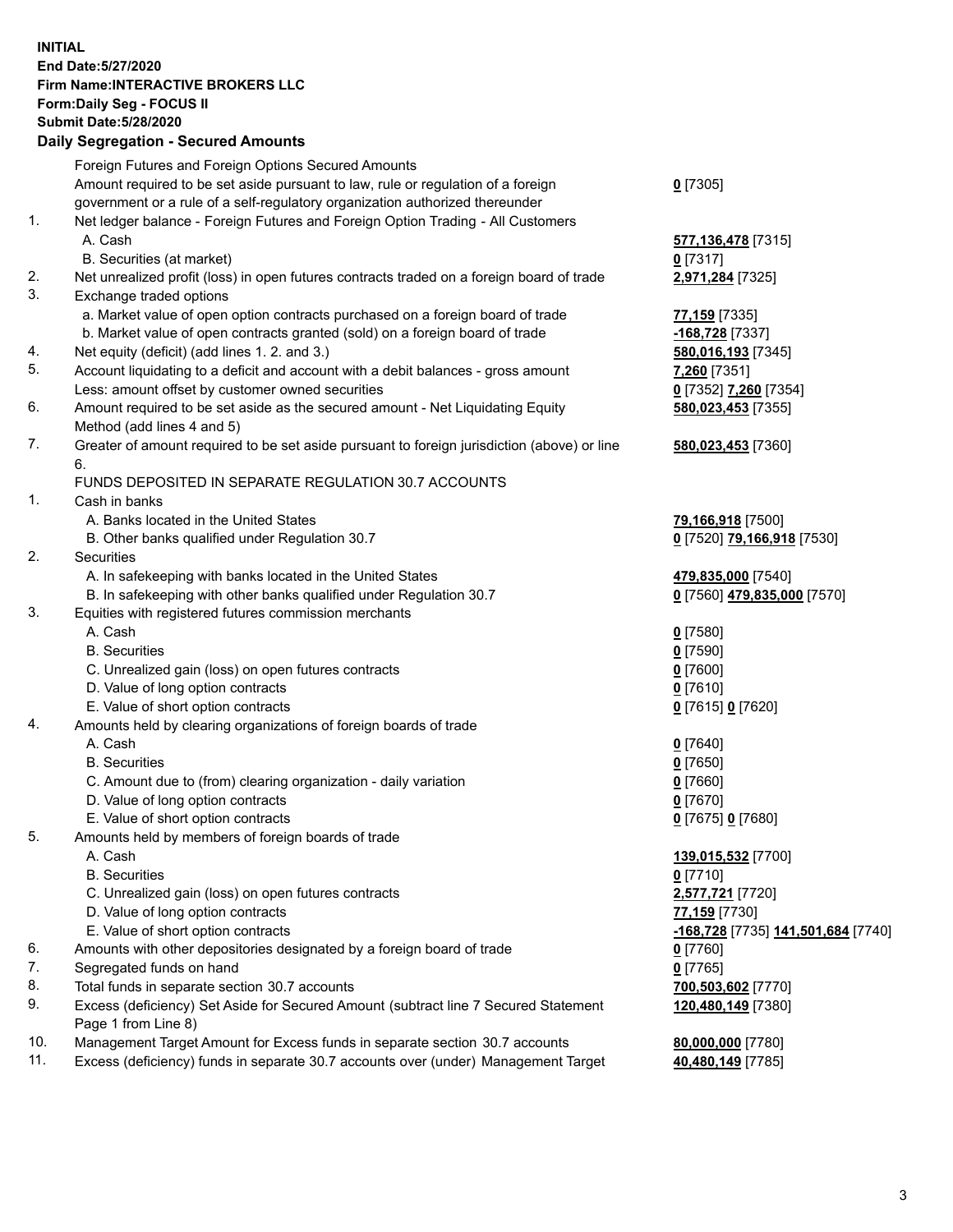**INITIAL End Date:5/27/2020 Firm Name:INTERACTIVE BROKERS LLC Form:Daily Seg - FOCUS II Submit Date:5/28/2020 Daily Segregation - Segregation Statement** SEGREGATION REQUIREMENTS(Section 4d(2) of the CEAct) 1. Net ledger balance A. Cash **5,639,761,743** [7010] B. Securities (at market) **0** [7020] 2. Net unrealized profit (loss) in open futures contracts traded on a contract market **-182,038,453** [7030] 3. Exchange traded options A. Add market value of open option contracts purchased on a contract market **306,546,443** [7032] B. Deduct market value of open option contracts granted (sold) on a contract market **-273,340,216** [7033] 4. Net equity (deficit) (add lines 1, 2 and 3) **5,490,929,517** [7040] 5. Accounts liquidating to a deficit and accounts with debit balances - gross amount **14,617,963** [7045] Less: amount offset by customer securities **0** [7047] **14,617,963** [7050] 6. Amount required to be segregated (add lines 4 and 5) **5,505,547,480** [7060] FUNDS IN SEGREGATED ACCOUNTS 7. Deposited in segregated funds bank accounts A. Cash **1,240,288,209** [7070] B. Securities representing investments of customers' funds (at market) **2,473,678,950** [7080] C. Securities held for particular customers or option customers in lieu of cash (at market) **0** [7090] 8. Margins on deposit with derivatives clearing organizations of contract markets A. Cash **503,609,429** [7100] B. Securities representing investments of customers' funds (at market) **1,519,237,605** [7110] C. Securities held for particular customers or option customers in lieu of cash (at market) **0** [7120] 9. Net settlement from (to) derivatives clearing organizations of contract markets **-60,194,014** [7130] 10. Exchange traded options A. Value of open long option contracts **305,799,062** [7132] B. Value of open short option contracts **-272,828,557** [7133] 11. Net equities with other FCMs A. Net liquidating equity **0** [7140] B. Securities representing investments of customers' funds (at market) **0** [7160] C. Securities held for particular customers or option customers in lieu of cash (at market) **0** [7170] 12. Segregated funds on hand **0** [7150] 13. Total amount in segregation (add lines 7 through 12) **5,709,590,684** [7180] 14. Excess (deficiency) funds in segregation (subtract line 6 from line 13) **204,043,204** [7190] 15. Management Target Amount for Excess funds in segregation **155,000,000** [7194]

16. Excess (deficiency) funds in segregation over (under) Management Target Amount Excess

**49,043,204** [7198]